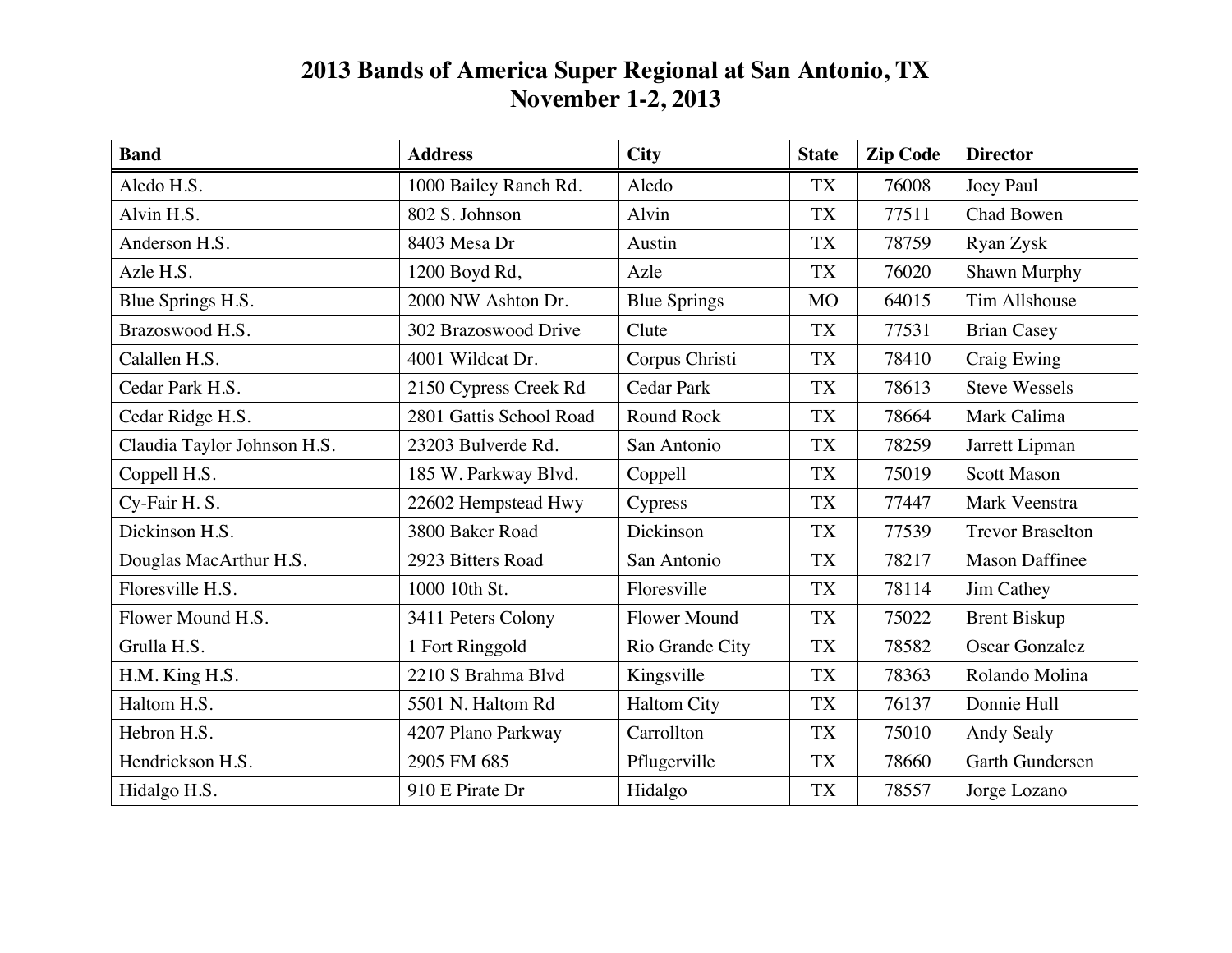## **2013 Bands of America Super Regional at San Antonio, TX November 1-2, 2013**

| James Bowie H.S.        | 4103 W Slaughter Lane   | Austin              | <b>TX</b> | 78749 | Kim Shuttlesworth         |
|-------------------------|-------------------------|---------------------|-----------|-------|---------------------------|
| James E. Taylor H.S.    | 20700 Kingsland Blvd    | Katy                | <b>TX</b> | 77450 | <b>Christopher Bailey</b> |
| James Martin H.S.       | 4501 W. Pleasant Ridge  | Arlington           | <b>TX</b> | 76016 | David Carbone             |
| Keller Central H.S.     | 9450 Ray White Rd       | Keller              | <b>TX</b> | 76244 | Kevin Menulty             |
| Keller H.S.             | 601 N. Pate Orr Road    | Keller              | <b>TX</b> | 76248 | Mark McGahey              |
| Kempner H.S.            | 14777 Voss Rd.          | Sugar Land          | <b>TX</b> | 77498 | <b>Branden Hill</b>       |
| L.D. Bell H.S.          | 1601 Brown Trail        | Hurst               | <b>TX</b> | 76054 | Van Mathews               |
| Lake Travis H.S.        | 3322 Rr 620 South       | Austin              | <b>TX</b> | 78738 | <b>Richard Hicks</b>      |
| Leander H.S.            | 3301 S. Bagdad          | Leander             | <b>TX</b> | 78717 | Nils Gundersen            |
| Lehman H.S.             | 1700 Lehman Rd.         | Kyle                | <b>TX</b> | 78640 | Joey Lucita               |
| Llano H.S.              | 2509 Highway 16 South   | Llano               | <b>TX</b> | 78643 | Keith Riley               |
| Lopez H.S.              | 3205 S. Dakota Ave.     | Brownsville         | <b>TX</b> | 78521 | George Trevino            |
| Macarthur H.S.          | 4400 Aldine Mail Rt     | Houston             | <b>TX</b> | 77039 | Caitlyn Melton            |
| Mansfield H.S.          | 3001 E. Broad           | Mansfield           | <b>TX</b> | 76063 | Will Ludlow               |
| Marcus H.S.             | 5707 Morriss Rd.        | <b>Flower Mound</b> | <b>TX</b> | 75028 | Amanda Drinkwater         |
| Morton Ranch H.S.       | 21000 Franz Rd          | Katy                | <b>TX</b> | 77449 | Kyle Coleman              |
| North Shore Senior H.S. | 353 N. Castlegory       | Houston             | <b>TX</b> | 77049 | Shane Goforth             |
| Pearsall H.S.           | 1900 Mavarick Drive     | Pearsall            | <b>TX</b> | 78061 | <b>Bert Sanchez</b>       |
| Pflugerville H.S.       | 1301 West Pecan St.     | Pflugerville        | <b>TX</b> | 78660 | Od Wilson                 |
| Plano East Senior H.S.  | 3000 Los Rios Blvd      | Plano               | <b>TX</b> | 75074 | Evelio Villarreal         |
| Richland H.S.           | 5201 Holiday Lane       | N. Richland Hills   | <b>TX</b> | 76180 | Jason Bird                |
| Rio Grande City H.S.    | 144 FM 3167             | Rio Grande City     | TX        | 78582 | Rudy Barrera              |
| Robert E. Lee H.S.      | 1400 Jackson Keller Rd. | San Antonio         | <b>TX</b> | 78213 | <b>Brannon Baker</b>      |